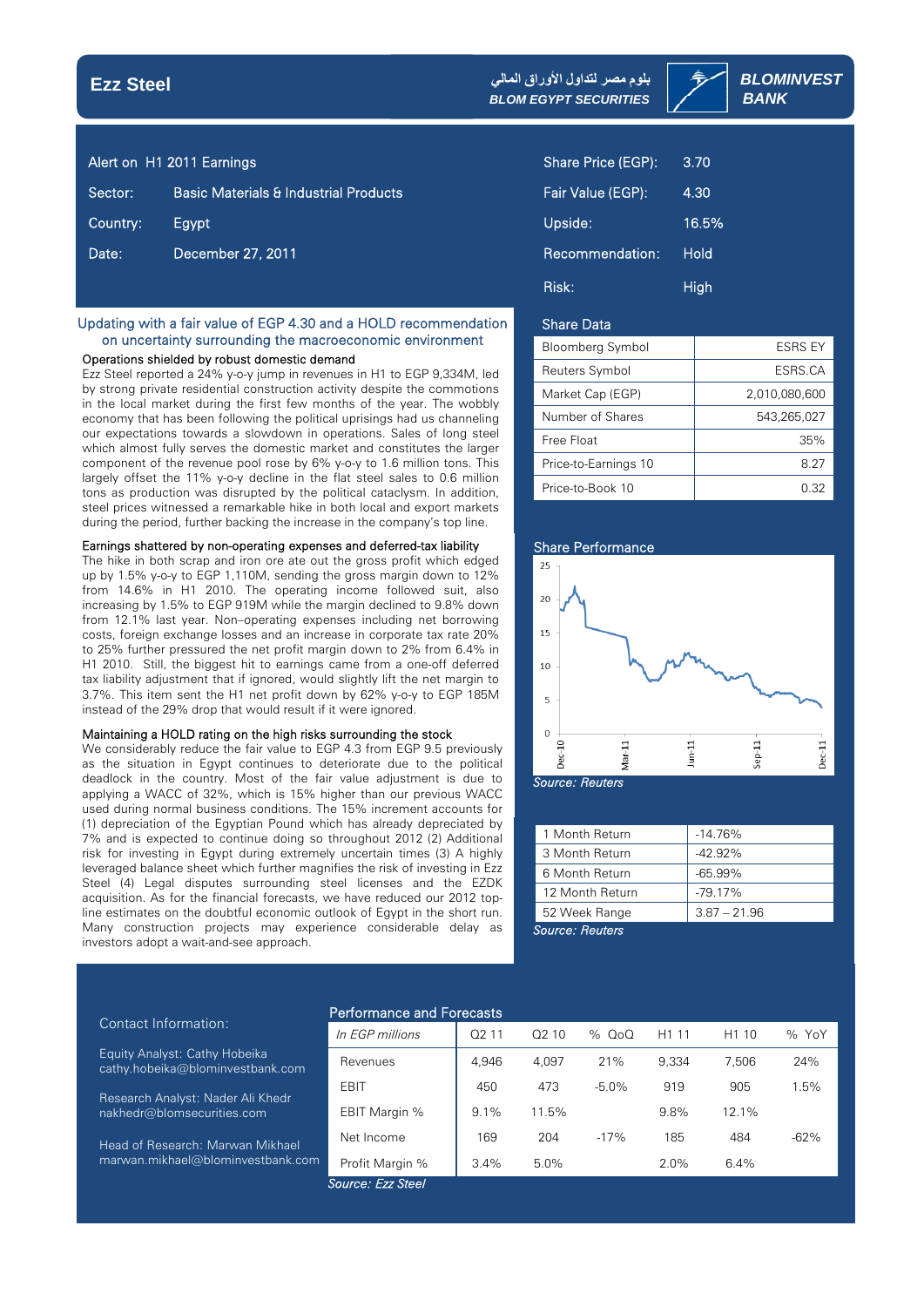Ī

# PROJECTED INCOME STATEMENT

| In EGP million                                      | 2009     | 2010      | 2011e     | 2012f     | 2013f     | 2014f     |
|-----------------------------------------------------|----------|-----------|-----------|-----------|-----------|-----------|
| Net sales                                           | 12,589   | 16,621    | 17,526    | 16,415    | 18,474    | 20,279    |
| Cost of goods sold                                  | (11.135) | (14, 698) | (15, 423) | (14, 412) | (16, 294) | (17, 845) |
| Gross Profit                                        | 1,455    | 1,923     | 2,103     | 2,003     | 2,180     | 2,433     |
| Selling & marketing expenses                        | (128)    | (154)     | (210)     | (213)     | (259)     | (243)     |
| General & admin. Expenses                           | (274)    | (235)     | (245)     | (230)     | (222)     | (264)     |
| Impairment loss on assets                           | (5)      | (2)       |           |           |           |           |
| Provisions                                          | (15)     | (95)      | (100)     | (75)      |           |           |
| Total expenses                                      | (422)    | (486)     | (556)     | (518)     | (480)     | (507)     |
| Finance expenses                                    | (779)    | (754)     | (993)     | (831)     | (935)     | (1,039)   |
| Interest income                                     | 89       | 67        | 112       | 111       | 102       | 99        |
| Other income                                        | 154      | 22        | 20        | 20        | 20        | 20        |
| Total other expenses                                | (536)    | (665)     | (800)     | (699)     | (813)     | (920)     |
| Net profit before tax & non-controlling<br>interest | 497      | 772       | 747       | 785       | 887       | 1,007     |
| Income tax expense                                  | (141)    | (171)     | (187)     | (196)     | (222)     | (252)     |
| Deferred tax expense                                | (49)     | (37)      | (150)     | (60)      | (70)      | (65)      |
| Net profit before minority interests                | 307      | 564       | 410       | 529       | 595       | 690       |
| Minority interest                                   | (219)    | (313)     | (209)     | (280)     | (321)     | (379)     |
| Net profit after minority interests                 | 88       | 251       | 201       | 248       | 274       | 310       |

*Source: Ezz Steel, Blominvest*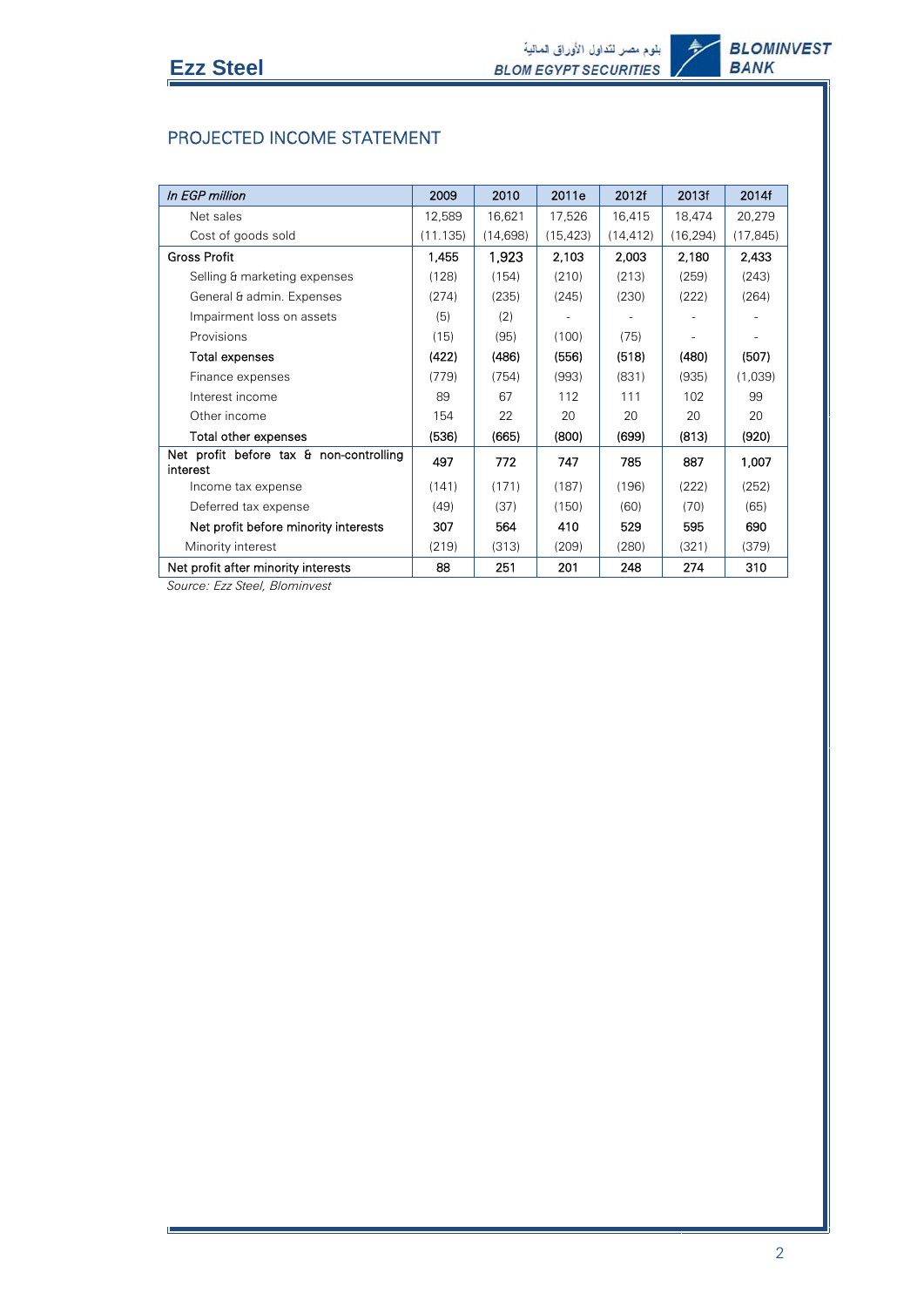Ī

# PROJECTED BALANCE SHEET

| In EGP million                           | 2009   | 2010   | 2011e  | 2012f  | 2013f  | 2014f  |
|------------------------------------------|--------|--------|--------|--------|--------|--------|
| <b>Non-current Assets</b>                |        |        |        |        |        |        |
| Property, plant & equipment              | 9.627  | 9,567  | 9,212  | 9,369  | 9,786  | 10,193 |
| Projects under construction              | 1,427  | 3,319  | 3,088  | 3,319  | 3,782  | 1,469  |
| Goodwill                                 | 315    | 315    | 315    | 315    | 315    | 315    |
| Other non-current assets                 | 25     | 198    | 8      | 6      | 8      | 5      |
| Total non-current assets                 | 11,393 | 13,399 | 12,623 | 13,009 | 13,891 | 11,982 |
| <b>Current Assets</b>                    |        |        |        |        |        |        |
| Inventories                              | 2,679  | 3,734  | 3,593  | 3,119  | 3,233  | 3,245  |
| Trade & notes receivable                 | 112    | 185    | 193    | 213    | 277    | 264    |
| Debtors & other debit balances           | 694    | 617    | 580    | 525    | 554    | 608    |
| Advances to suppliers                    | 132    | 48     | 210    | 164    | 203    | 203    |
| Investments in treasury bills            | 11     | 58     | 380    | 380    | 380    | 380    |
| Cash & cash equivalents                  | 1,581  | 1,415  | 1,490  | 1,477  | 1,663  | 1,825  |
| <b>Total current assets</b>              | 5,208  | 6,057  | 6,446  | 5,879  | 6,310  | 6,525  |
| <b>Total Assets</b>                      | 16,601 | 19,455 | 19,069 | 18,888 | 20,201 | 18,507 |
| <b>Non-current Liabilities</b>           |        |        |        |        |        |        |
| Loans                                    | 3,547  | 4,466  | 4,627  | 4,324  | 4,888  | 5,354  |
| Other non-current liabilities            | 114    | 205    | 225    | 246    | 271    | 299    |
| Bonds loan                               | 880    | 651    | 431    | 211    |        |        |
| Deferred tax liabilities                 | 621    | 658    | 717    | 783    | 862    | 939    |
| <b>Total Non - current liabilities</b>   | 5,162  | 5,980  | 6,000  | 5,564  | 6.021  | 6,591  |
| <b>Current Liabilities</b>               |        |        |        |        |        |        |
| Banks credit accts & Overdrafts          | 1,498  | 1,136  | 1,465  | 1,297  | 1,499  | 1,606  |
| ST Loans & Borrowings                    | 1,654  | 3,292  | 3,393  | 2,882  | 2,933  | 3,212  |
| Bonds loan                               | 220    | 220    | 220    | 220    | 220    | 220    |
| Trade & notes payable                    | 860    | 1,145  | 1,049  | 937    | 1,010  | 1,053  |
| Advances from customers                  | 365    | 410    | 684    | 657    | 720    | 710    |
| Creditors & other credit balances        | 531    | 662    | 879    | 850    | 1,010  | 1,071  |
| Provisions                               | 38     | 123    | 43     | 52     | 53     | 50     |
| <b>Total Current Liabilities</b>         | 5.165  | 6,988  | 7,732  | 6,895  | 7,445  | 7,922  |
| <b>Total Liabilities</b>                 | 10,327 | 12,968 | 13,732 | 12,459 | 13,466 | 14,513 |
| Shareholders' Equity                     | 6,274  | 6,487  | 5,336  | 6,429  | 6,735  | 3,993  |
| Total Liabilities & Shareholders' Equity | 16,601 | 19,455 | 19,069 | 18,888 | 20,201 | 18,507 |

*Source: Ezz Steel, Blominvest*